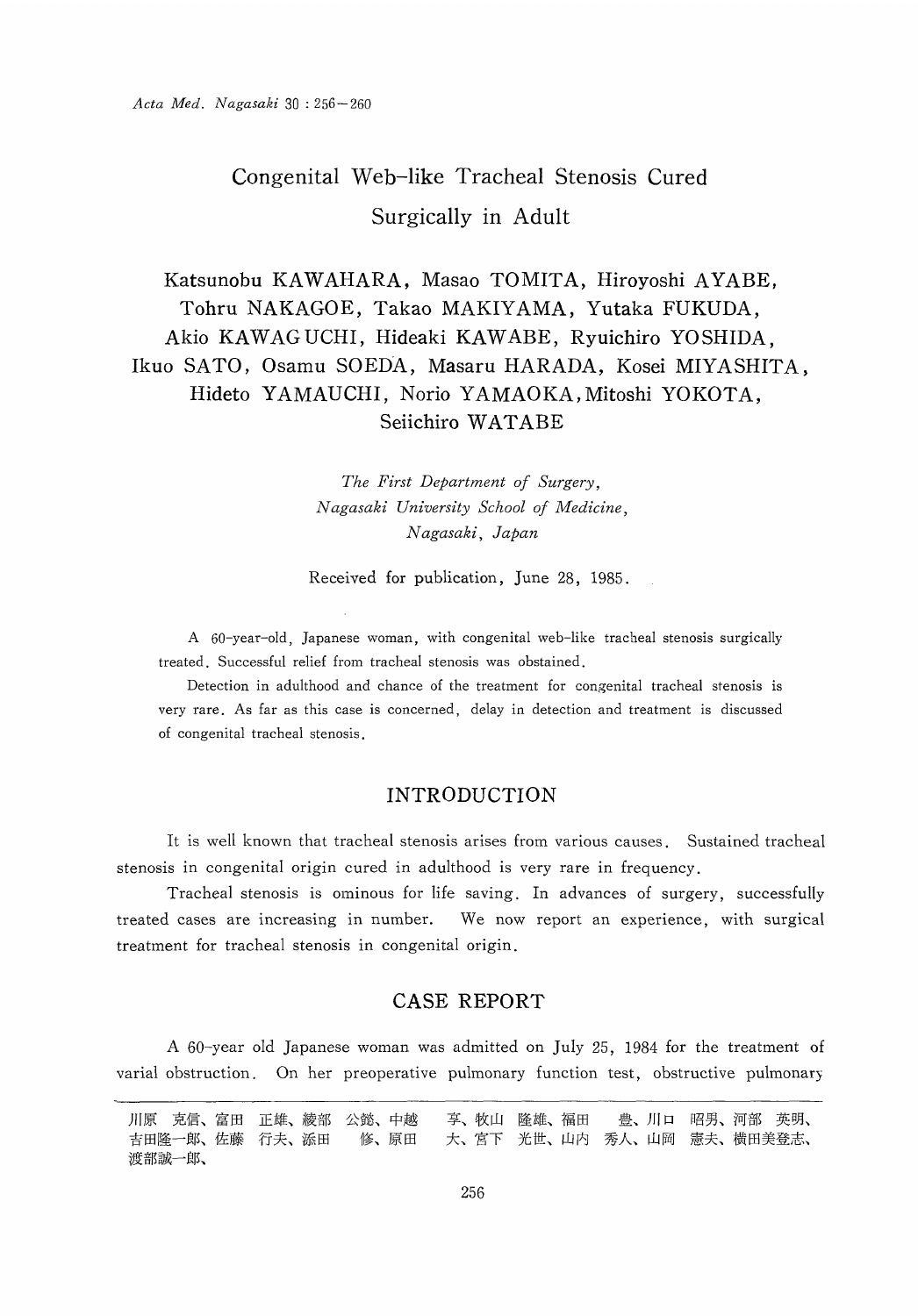dysfunction was pointed out and the flow volume curve (Fig. 1) at exspirum revealed a reduction in peak flow, demonstrating a presence of the upper air way stenosis. A result of arterial blood gas analysis showed somewhat high PaCO<sub>2</sub> value as compared with the normals.

 Chest xp disclosed a shadow of the thickened pleura in the bilateral apex, an increase in bronchovascular shadow on the right upper field, an enlargement of the hilar shadow and a calcified shadow of the aortic arch.

Tomogram (Fig. 2) also revealed a circumscribed stenosis of the trachea, 1cm long,



Fig. 1 Flow-volume curve prior to surgery.



Fig. 2 Tomogram, showing a tracheal stenosis in the cervical portion before surgery.



Fig. 3 Preoperatively bronchoscopic finding, demonstrating a circular stenosis of the trachea.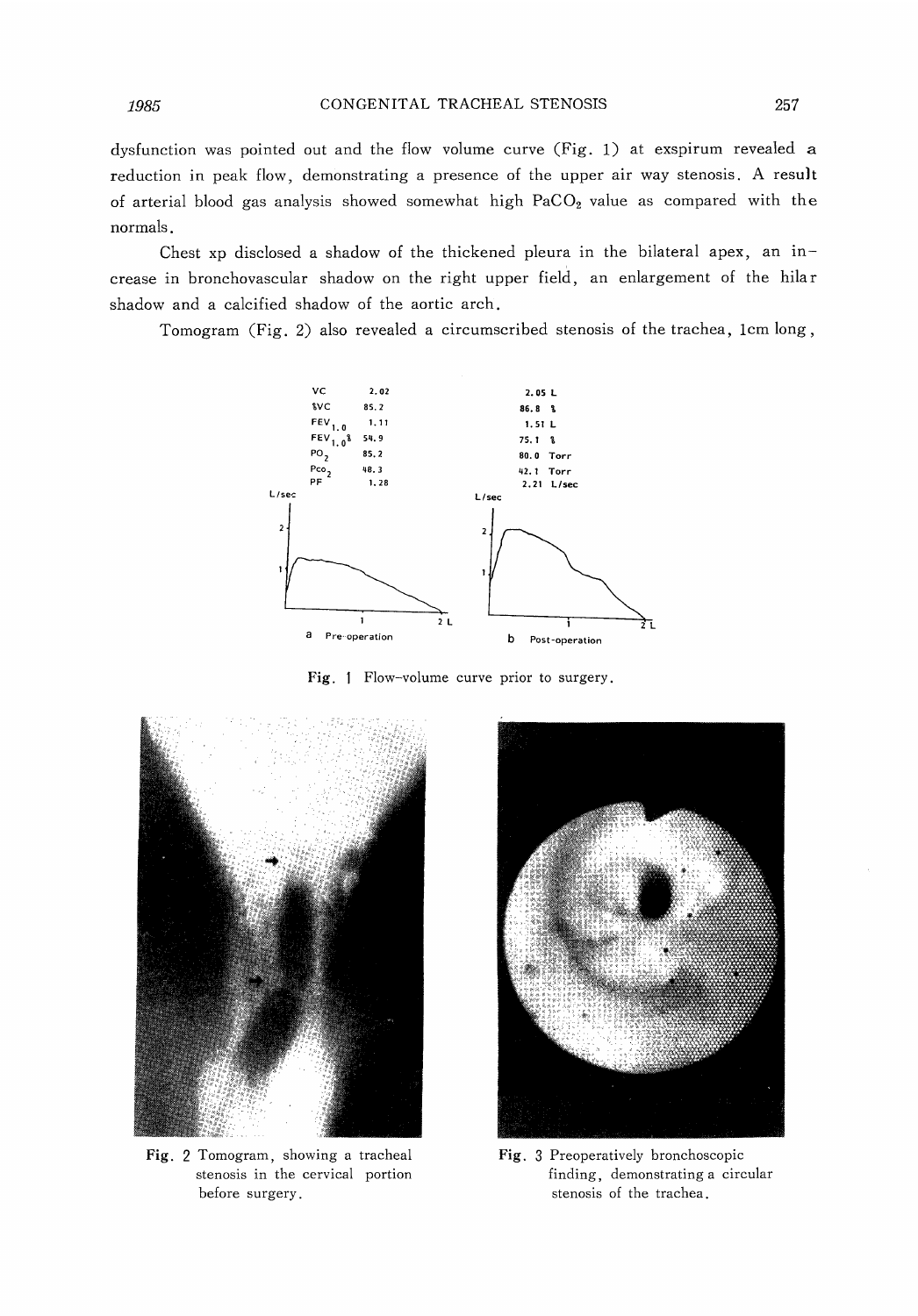#### K. KAWAHARA ET AL

4cm below the subglottis. On the fiberbronchoscopic examination using a Olympus BF-4B2, a circular stenosis of scar formation was defined as being round in shape, smooth in surface as shown in Fig. 3. It is impossible to introduce the fiberscopic tube distally across a stenotic portion. Bronchogram (Fig. 4) showed a stenosis of 1cm long which was of a protruding lesion on the right wall and of a concaving one on the left on the AP view and a funnel shape stenosis of 1.5cm long on the anterior wall and 1cm long on the posterior wall on the lateral view. On September 1 , 1983, the cervical trachea was surgically exposed under local anesthesia to remain the airway open. After the trachea with a 3cm stenosis was removed just below the cricoid cartilage, a new tracheal tube was introduced into the distal trachea and rapid induction of anesthesia was achieved. Both cut edges of the trachea were seen intact, not remaining stenotic lesion at all.

The tension-free anastomosis was made possible at a line of the subglottis without tracheal mobilization, using a tracheal tube previously introduced from the operative field at first, followed by use of orotracheal tube after the posterior wall was carefully sutured. The membranous portion of the distal trachea was lessened by suturing to make it fit to the size of the subglottis space. Tracheal anastomosis was completed using the interrupted sutures of 3-0 Dexon without trouble.

Postoperative course was uneventful. Postoperative flowvolume curve was more improved rather than the control as shown on the left in Fig. 1. On the bronchoscopy 1 month postoperatively no stenosis in the anastomotic site was revealed. Surgical specimen (Fig. 5) showed a stenosis of 17mm in diameter, a maximum of 5mm. The cartilage tissues were not affected. Histologic findings (Fig. 6) indicated that stenotic portion was covered with squamous opithelium, which was containing cell infiltration and edema ac-



Fig. 4 Preoperative bronchogram, showing a tracheal stenosis on the AP and lateral views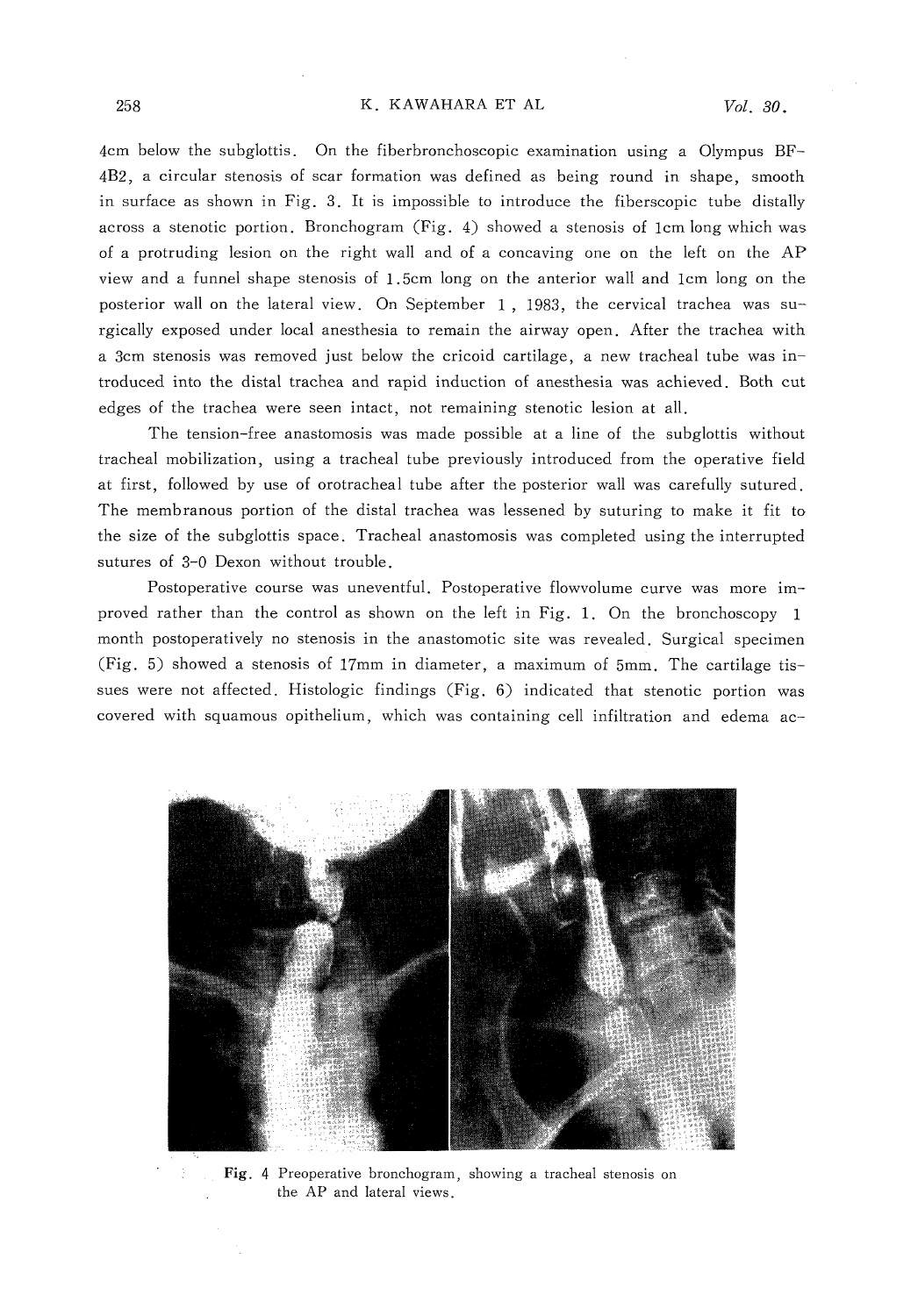

Fig. 5 Histologic finding of a stenotic trachea resected, showing overgrowth of fibroconnective tissues.



companying the bronchial glands and mainly comprised overgrowth of fibroconnective tissues. It is definitively suggestive of congential origin.

#### DISCUSSION

The causes of tracheal stenosis were considered to be inflammatory, traumatic neoplastic and iatrogenic. In the case reported herein, traumatic and iatrogenic origins out of etiologic causes of tracheal stenosis were excluded from her past history, and also it was possible to rule out a neoplasmatic origin from its histologic features. Plausible explanation for etiology of tracheal stenosis is of inflammatory origin.

Etiologic consideration with respect to inflammatory origin of tracheal stenosis is